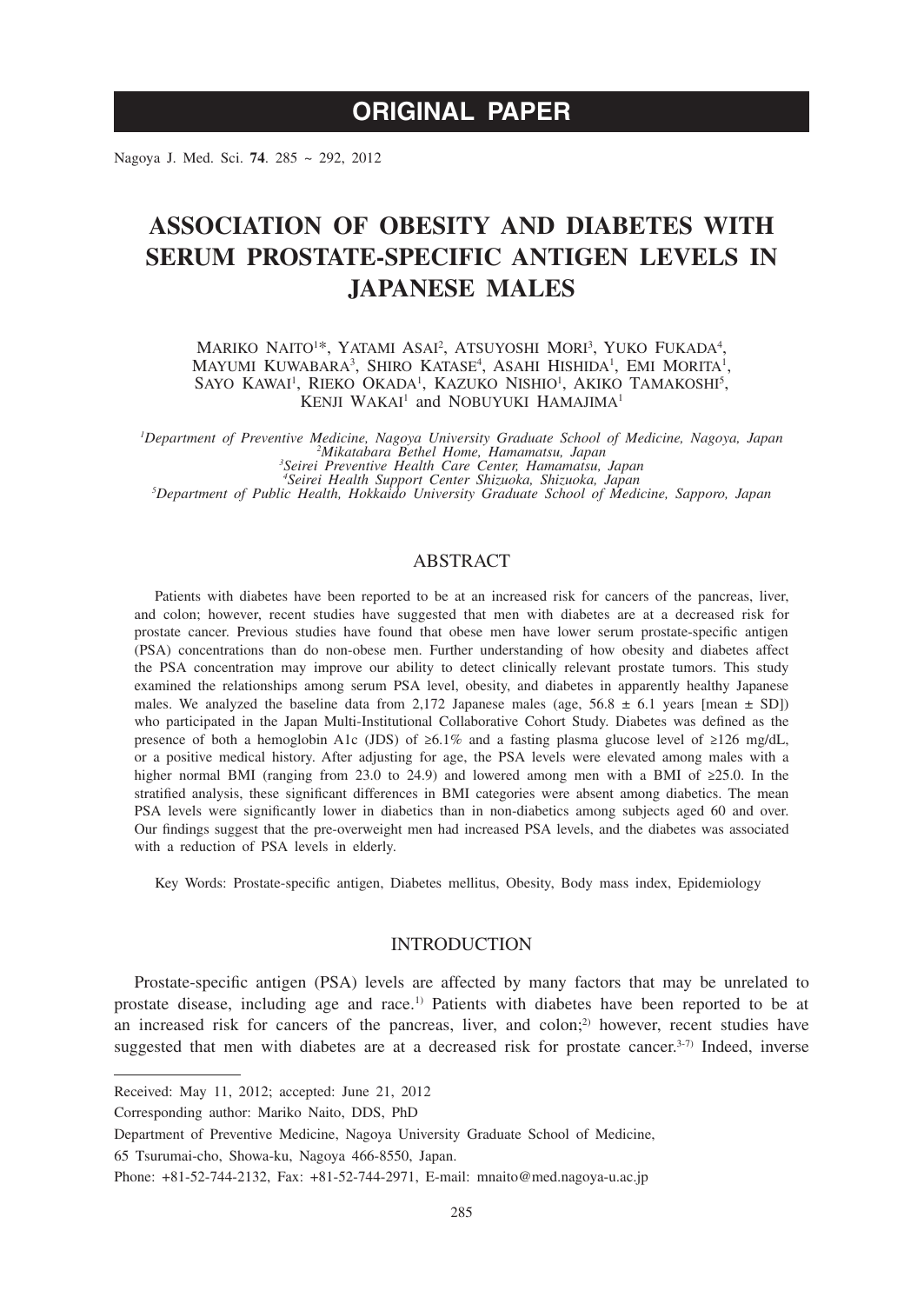associations between PSA levels and diabetes have been reported in recent studies. $8-11$ )

Multiple studies have found that obese men have lower serum PSA concentrations than do non-obese men.12-15) Hemodilution may play a major role in the lower serum PSA concentrations among obese men.16) Although recent reports found no association between body mass index (BMI) and PSA level or percent free PSA,17-19) the findings were inconsistent.

The incidence of prostate cancer has increased rapidly in the last two decades in most Asian countries.20) Further understanding of how obesity and diabetes affect the PSA concentration may improve our ability to detect clinically relevant prostate tumors. Positive results may lead to taking obesity or diabetes into account when setting the PSA cutoff value at screening. To our knowledge, no study targeting Japanese males has reported an association of diabetes or obesity with PSA levels in the same population. Thus, in this study, we examined the relationships among PSA levels, obesity and diabetes among apparently healthy Japanese males.

# **METHODS**

We analyzed the baseline data from males in the Shizuoka area who participated in the Japan Multi-Institutional Collaborative Cohort (J-MICC) Study; details of this study have been described elsewhere.<sup>21, 22)</sup> Briefly, the J-MICC Study was launched in 2005 by ten research groups throughout Japan, who sought to examine gene-environment interactions in lifestyle-related diseases, especially cancers.

In the Shizuoka area, 5,040 visitors (3,422 males and 1,618 females; age, 35–69 years) to the Seirei Preventive Health Care Center in Hamamatsu were enrolled from January 2006 to December 2007. Their lifestyle, disease history, and family history were surveyed using a selfadministered questionnaire. Blood and urine were collected from the participants. Laboratory data, including height, weight, hemoglobin A1c (HbA1c), fasting blood glucose (FBS), and PSA, were obtained at the health check-up. Serum PSA levels were measured using the chemiluminescent enzyme immunoassay method (Abbott Japan, Tokyo, Japan). The Ethics Board of the Nagoya University School of Medicine approved the protocol of this investigation. All patients provided written informed consent.

A total of 2,323 participants (67.9%) had complete PSA data. To remove potentially influential values from the analysis, we excluded subjects with a medical history of prostatitis and prostate cancer, and those whose serum PSA level exceeded 4.0 ng/mL. After excluding 150 participants, the data from the remaining 2,172 men were analyzed (age,  $56.8 \pm 6.1$  years [mean  $\pm$  SD]; range, 35–69 years). Diabetes was defined as the presence of both an HbA1c of ≥6.1% and an FBS of  $\geq$ 126 mg/dL, or a positive medical history. HbA1c (%) was estimated as the NGSP equivalent value (%), calculated using the formula HbA1c (%) = HbA1c (JDS)(%) + 0.4%, considering the relationship for HbA1c (JDS)(%) measured in previous Japanese standard substance and measurement methods and HbA1c (NGSP).<sup>23)</sup>

BMI was calculated as the weight divided by the height squared. Differences in demographic characteristics were analyzed using the chi-square test, Mantel-Haenszel linear-by-linear chi-square test, and *t*-test. Correlations between the serum PSA levels and other variables were examined by Pearson's correlation analysis.

Mean levels of PSA for subjects with respect to their BMI category or the prevalence of diabetes were compared using a general linear model with age, which may affect serum PSA as a covariate. Serum PSA levels in both diabetic and non-diabetic subjects were also compared using the general linear model with covariates. The interactions between the prevalence of diabetes and age or BMI were tested using a two-way analysis of variance.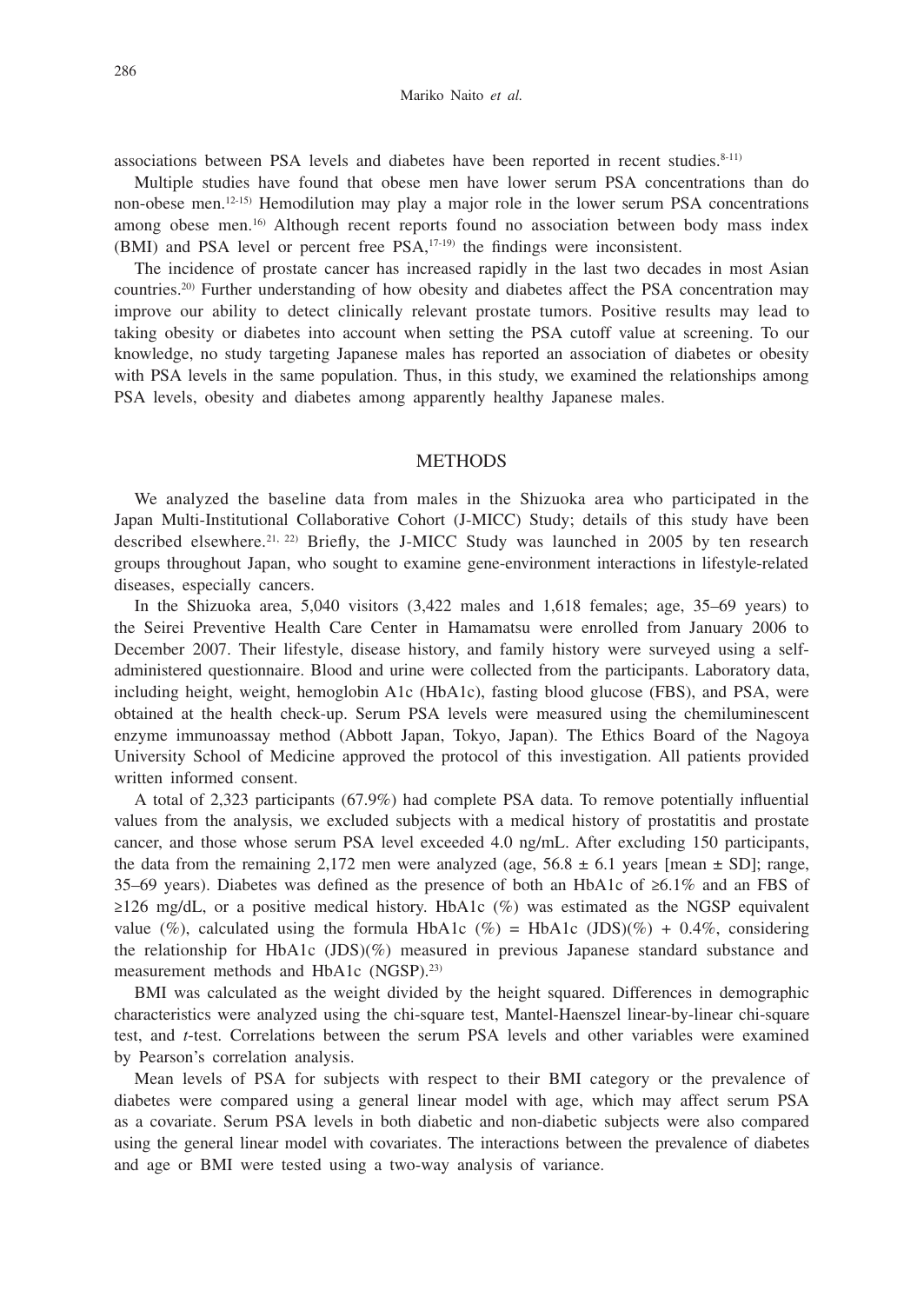All statistical analyses were performed using SPSS software (ver. 18.0 for Windows; SPSS, Chicago, IL, USA).  $p<0.05$  was considered to indicate statistical significance in all analyses.

## RESULTS

Table 1 provides a description of the analytical study population. The PSA concentrations ranged from  $0.1-3.9$  ng/mL, and the mean  $\pm$  SD and median PSA concentration levels were 1.1  $\pm$  0.7, and 0.9 ng/mL, respectively.

Approximately 8.8% of the patients were classified as diabetic (Table 1). The prevalence of diabetes increased with age ( $p = 0.001$ ). In total, 72.2% of the men were in the normal BMI range (BMI 18.5–24.9), with 25.3% classified as overweight (BMI 25.0–29.9) or obese (BMI ≥30), and 2.5% classified as underweight (BMI <18.5). For analysis, the normal BMI category was divided into lower normal (42.5%; BMI 18.5–22.9) and higher normal (29.7%; BMI 23.0–24.9) groups. After adjusting for age, the mean BMI among diabetics was higher than that among non-diabetics  $(24.1 \text{ vs. } 23.4; \text{ p} = 0.002)$ .

The mean PSA level increased with age  $(r = 0.159; p<0.001)$ . There were negative correlations between BMI and age  $(r = -0.096; p < 0.001)$ , and there was no significant correlation between PSA and BMI ( $r = -0.011$ ;  $p = 0.60$ ). After adjusting for age and covariates, the men in the BMI category between 23.0 and 24.9 had higher PSA levels than those in the other categories (Table 2).

There was no significant correlation between PSA and HbA1c ( $r = -0.006$ ;  $p = 0.78$ ) or FBS  $(r = -0.014; p = 0.51)$ . As shown in Table 3, the PSA level in the diabetics was slightly lower than that in the non-diabetics, and this difference was marginally significant after adjusting for age and BMI (1.05 vs. 1.14;  $p = 0.095$ ). The mean PSA levels of diabetics, with or without diabetes treatment (1.08 vs. 1.09;  $P = 0.93$ ), did not differ. In age-stratified analysis, no significant differences of HbA1c or FBS levels were found between 35–59 years and 60 years or more  $(p = 0.313; p = 0.847)$  in diabetics. The mean PSA levels were significantly lower in diabetics

|                         |         | Non-diabetic   | Diabetic         | $p^*$   |
|-------------------------|---------|----------------|------------------|---------|
| No. of subjects         |         | 1,977          | 195              |         |
| Age (years)             |         | $56.7 \pm 6.2$ | $58.3 \pm 5.0$   | 0.001   |
| BMI $(kg/m2)$           |         | $23.4 \pm 2.7$ | $24.1 \pm 3.1$   | < 0.001 |
| HbAlc $(\%)$            |         | $5.2 \pm 0.4$  | $6.9 \pm 1.2$    | < 0.001 |
| $FBS$ (mg/dL)           |         | $99.7 \pm 9.6$ | $147.9 \pm 42.1$ | < 0.001 |
| Smoking status (%)      |         |                |                  |         |
|                         | Current | 20.8           | 28.7             | 0.020   |
|                         | Past    | 47.8           | 46.7             |         |
|                         | Never   | 31.3           | 24.6             |         |
| Drinking status $(\% )$ |         |                |                  |         |
|                         | Current | 77.9           | 74.5             | 0.455   |
|                         | Past    | 1.3            | 2.1              |         |
|                         | Never   | 20.8           | 23.4             |         |

**Table 1** Descriptive characteristics of 2,172 Japanese men aged 35–69 years by diabetes status

 $*$  The  $\chi^2$  test for proportions or *t*-test for continuous variables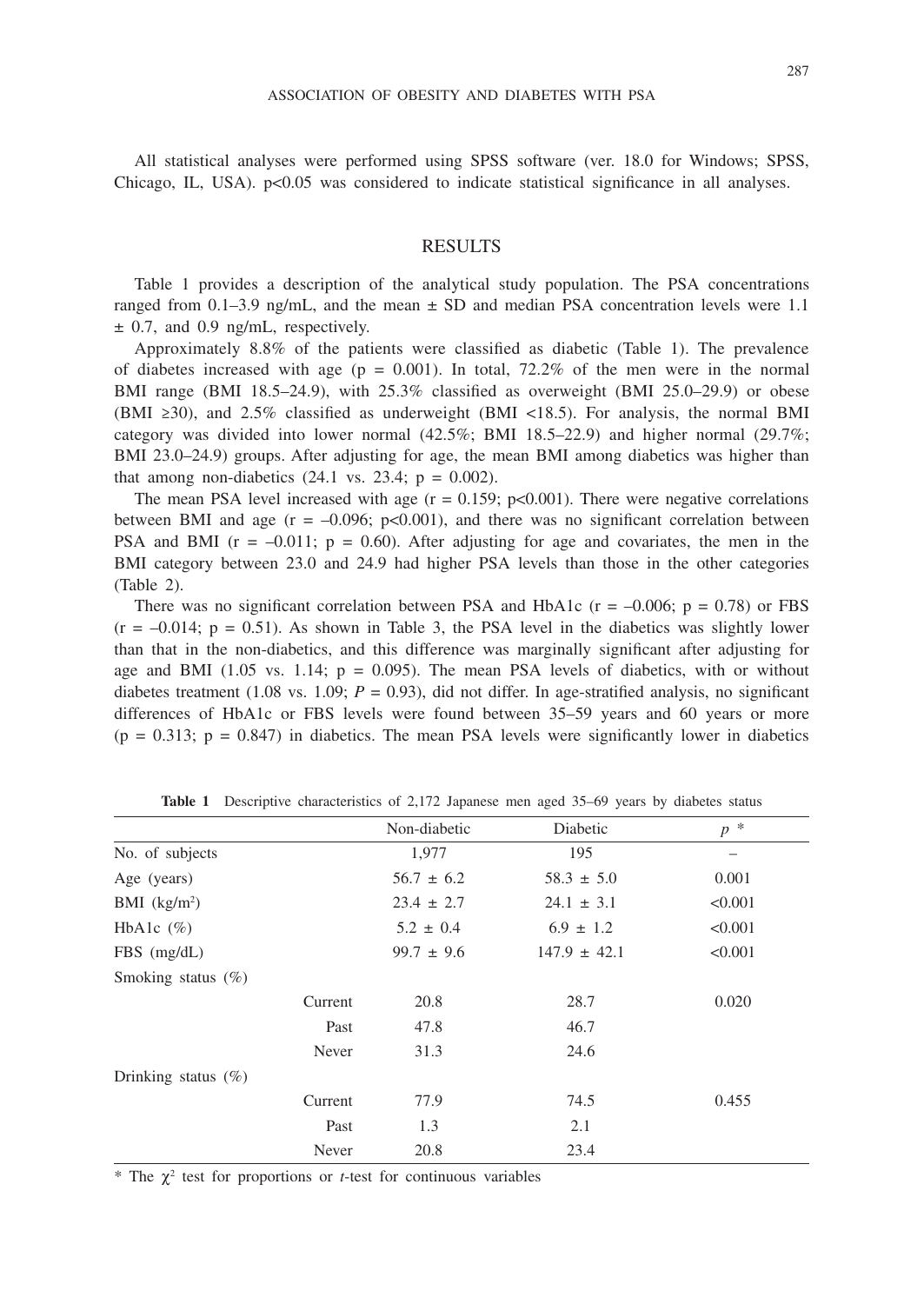|                                                         | BMI        |               |             |            |       |
|---------------------------------------------------------|------------|---------------|-------------|------------|-------|
|                                                         | < 18.5     | $18.5 - 22.9$ | $23 - 24.9$ | $\geq$ 25  | p     |
| No. of subjects $(\%)$                                  | 53 (2.4)   | 923 (42.5)    | 646 (29.7)  | 550 (25.3) |       |
| $PSA$ [mean* $(ng/mL)$ ]                                | 1.14(0.10) | 1.11(0.02)    | 1.21(0.03)  | 1.10(0.03) | 0.013 |
| PSA [adjusted mean <sup>†</sup> $(ng/mL)$ ]             | 1.12(0.10) | 1.10(0.02)    | 1.21(0.03)  | 1.11(0.03) | 0.023 |
| PSA [adjusted mean <sup><math>\pm</math></sup> (ng/mL)] | 1.12(0.10) | 1.10(0.02)    | 1.20(0.03)  | 1.11(0.03) | 0.024 |

**Table 2** Mean PSA values for 2,172 Japanese men aged 35–69 years according to BMI measurements

\*Mean (Standard error)

† Mean adjusted for age

‡ Mean adjusted for age and diabetes (yes/no)

Table 3 Mean PSA values for 2,172 Japanese men aged 35–69 years according to their diabetes status

|                                             | Diabetic        |                 |            | Non-diabetic |          |
|---------------------------------------------|-----------------|-----------------|------------|--------------|----------|
|                                             | Treatment $(-)$ | Treatment $(+)$ | All        |              | $p^{\S}$ |
| All                                         |                 |                 |            |              |          |
| No. of subjects                             | 111             | 84              | 195        | 1,977        |          |
| $PSA$ [mean* $(ng/mlL)$ ]                   | 1.09(0.07)      | 1.08(0.08)      | 1.08(0.05) | 1.14(0.02)   | 0.286    |
| PSA [adjusted mean <sup>†</sup> (ng/mL)]    | 1.06(0.07)      | 1.05(0.08)      | 1.06(0.05) | 1.14(0.02)   | 0.101    |
| PSA [adjusted mean <sup>#</sup> $(ng/mL)$ ] | 1.06(0.07)      | 1.05(0.08)      | 1.05(0.05) | 1.14(0.02)   | 0.095    |
| $60$ yrs $>$                                |                 |                 |            |              |          |
| No. of subjects                             | 68              | 56              | 124        | 1,356        |          |
| PSA $[mean^* (ng/mL)]$                      | 1.05(0.08)      | 1.14(0.09)      | 1.09(0.06) | 1.07(0.02)   | 0.770    |
| PSA [adjusted mean <sup>†</sup> $(ng/mL)$ ] | 1.03(0.08)      | 1.11(0.09)      | 1.07(0.06) | 1.07(0.02)   | 0.880    |
| PSA [adjusted mean <sup>#</sup> $(ng/mL)$ ] | 1.03(0.08)      | 1.11(0.09)      | 1.06(0.06) | 1.07(0.02)   | 0.946    |
| $≥60$ yrs                                   |                 |                 |            |              |          |
| No. of subjects                             | 43              | 28              | 71         | 621          |          |
| PSA $[mean^* (ng/mL)]$                      | 1.15(0.12)      | 0.96(0.15)      | 1.07(0.09) | 1.29(0.03)   | 0.024    |
| PSA [adjusted mean <sup>†</sup> $(ng/mL)$ ] | 1.15(0.12)      | 0.97(0.14)      | 1.07(0.06) | 1.29(0.03)   | 0.028    |
| PSA [adjusted mean <sup>#</sup> $(ng/mL)$ ] | 1.15(0.12)      | 0.95(0.14)      | 1.08(0.09) | 1.29(0.03)   | 0.022    |

\*Mean (Standard error)

† Mean adjusted for age

‡ Mean adjusted for age and BMI

§ *p* values between all diabetic subjects and non-diabetic subjects

than in non-diabetics among subjects aged 60 or over (1.07 vs. 1.29;  $p = 0.02$ ). The interaction between the prevalence of diabetes and age was significant (p=0.03).

The age-adjusted mean PSA levels in both diabetics and non-diabetics were higher in the BMI category between 23.0 and 24.9 than in those of the other categories (Fig. 1). These differences were marginally significant among non-diabetics ( $p = 0.056$ ), but not among diabetics ( $p =$ 0.163). The interaction between the prevalence of diabetes and BMI was not significant ( $p=0.53$ ).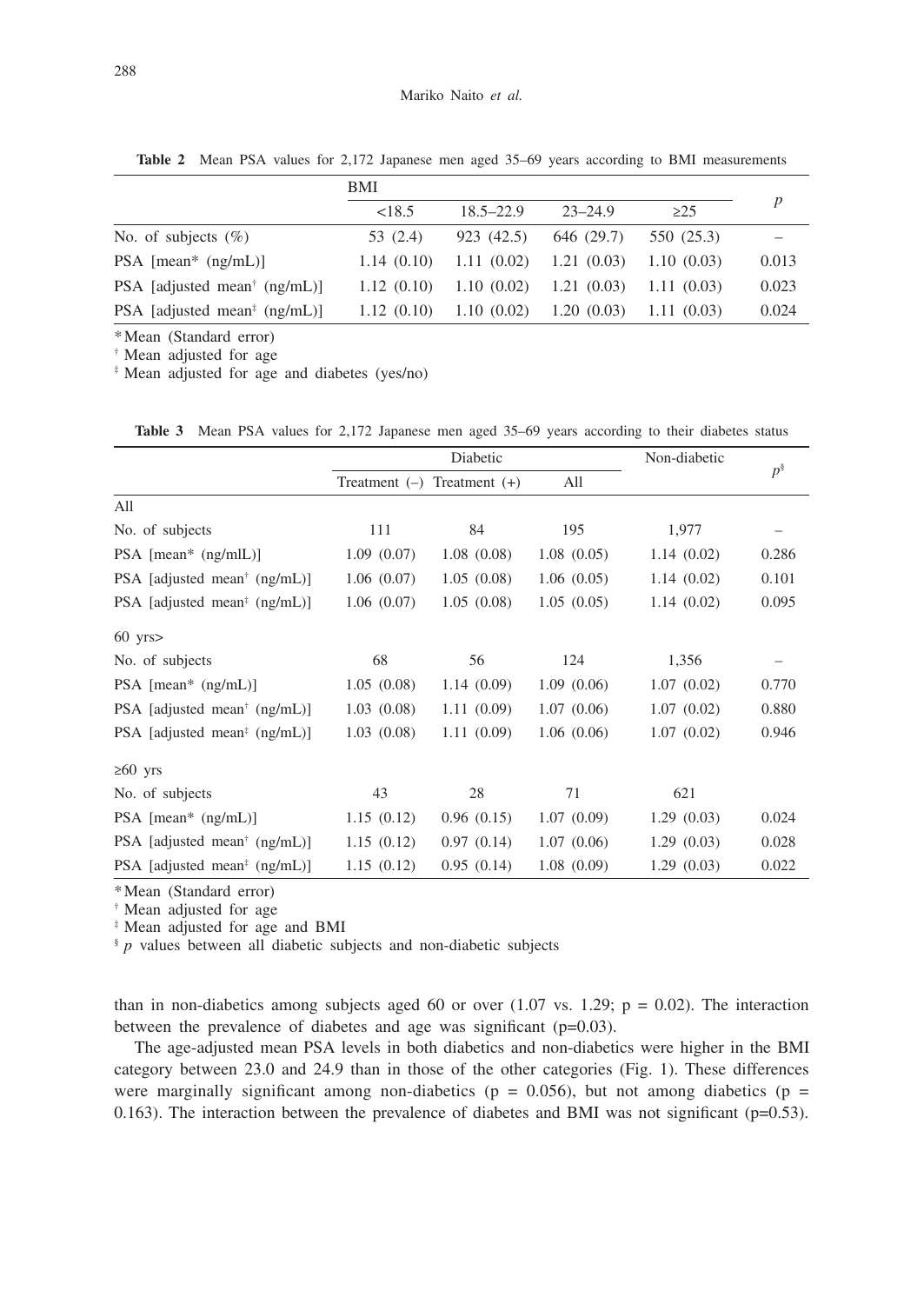

**Fig. 1** The age-adjusted mean PSA values according to BMI and prevalence of diabetes among the 2,172 Japanese men

# DISCUSSION

Our findings show that PSA levels were increased among men with a higher normal BMI and were decreased among men with a BMI of 25.0 or higher after adjusting for age. In the stratified analysis, these significant differences in BMI categories were absent among diabetics. After adjusting for age and BMI, the mean PSA levels were significantly lower in diabetics than in non-diabetics among men aged 60 and over. There was no significant difference in PSA levels of diabetic men, whether or not they were receiving diabetic treatment.

PSA is produced in prostate epithelial cells in response to androgen receptor activation. The hormonal hypothesis suggests that known interactions between body adiposity and steroid hormone metabolism, the inflammatory response, or insulin regulation, are sufficient to affect PSA expression. Androgens have been implicated in prostate tumorigenesis. Men with diabetes had significantly lower serum testosterone concentrations than did non-diabetic men according to a previous study.<sup>24)</sup> Wallner et al.<sup>10)</sup> assessed the associations between type 2 diabetes and changes in serum PSA levels, and suggested that Caucasian men with type 2 diabetes experienced smaller increases in serum PSA levels as they aged compared with men without diabetes. These findings seem to be in line with reports that patients with type 2 diabetes are at a decreased risk for prostate cancer.25) Men with a higher BMI also have larger plasma volumes, which could decrease serum concentrations of soluble tumor markers.<sup>26)</sup> It has been suggested that the larger vascular volume in obese men causes a dilution effect, decreasing the serum PSA.13, 26)

Hutterer et al.,<sup>17)</sup> Thomson et al.,<sup>18)</sup> and Kristal et al.<sup>19)</sup> found no statistically significant relationship between BMI and PSA. In other studies, BMI was inversely associated with PSA levels.<sup>13, 15)</sup> Chia et al.<sup>1)</sup> indicated an inverse association between BMI and PSA levels, especially among 70- to 79-year-old Chinese men with a BMI  $>25.0$ . Each 1 kg/m<sup>2</sup> of BMI gain per year was associated with a  $-0.011$  ng/mL change in PSA concentration. Price et al.<sup>14)</sup> showed that obesity (BMI >30) was associated with decreased PSA levels in a multiethnic cohort of participants. Kubota et al.<sup>27)</sup> found an inverse but weak relationship between BMI and PSA in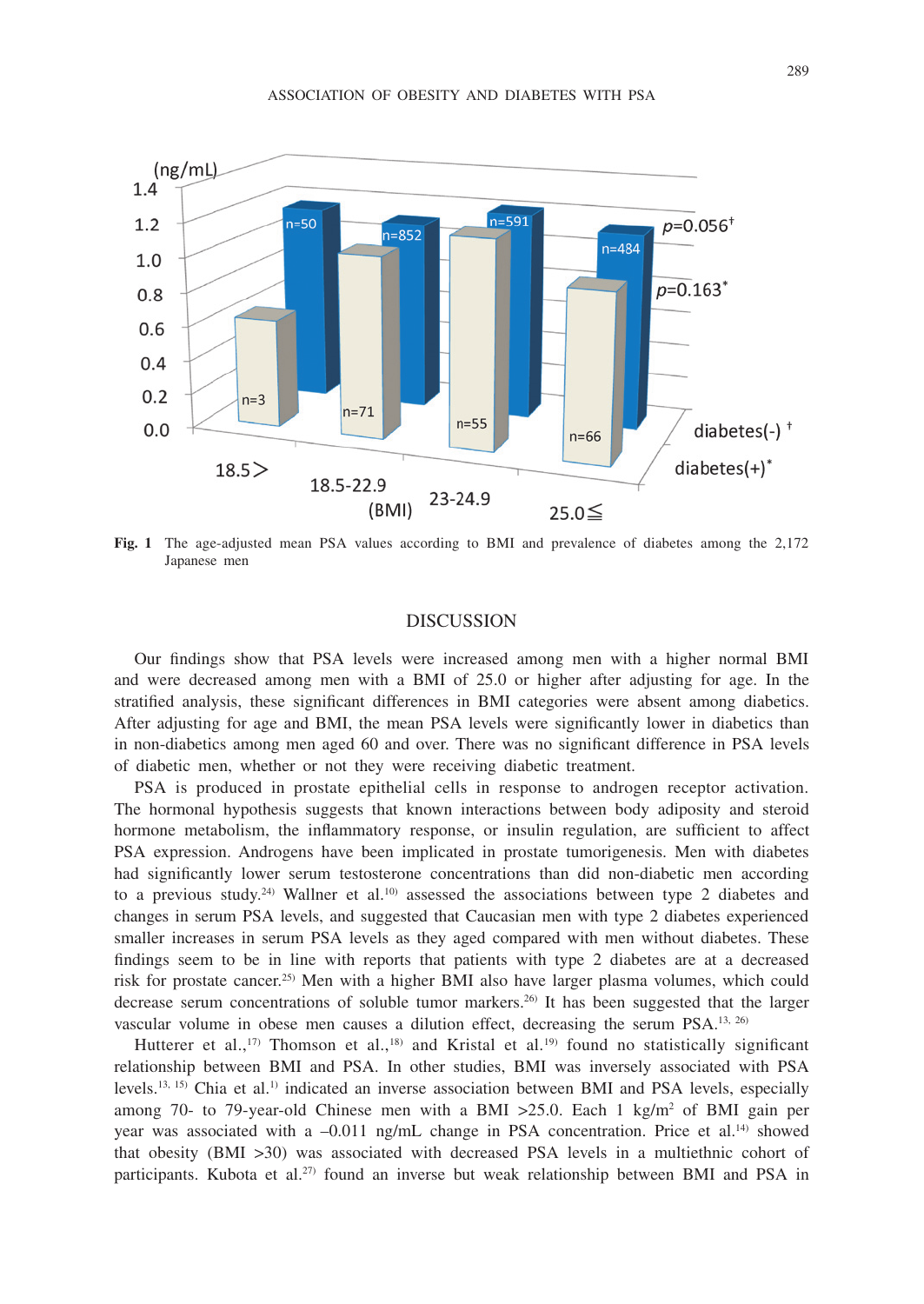Japanese participants from a large cohort study based on health check-ups. Hence, this association remains controversial.

Several studies found a lower serum PSA level among those with diabetes; Müller et al.<sup>8)</sup> analyzed data from a large population-based cohort study in Germany in which the participants were aged 50 to 74 years and had a 17% prevalence of diabetes. They reported that more severe forms of diabetes were associated with lower PSA levels. Werney et al.<sup>9)</sup> analyzed data from American men aged ≥40 years in the National Health and Nutrition Examination Survey, and found that those subjects with self-reported diabetes had a 21.6% lower geometric mean PSA level than did those without diabetes. Fukui et al.11) showed that serum PSA levels were lower in patients with type 2 diabetes than in healthy men among Japanese males aged 50–79 years.

Our results partially confirm the inverse correlations between PSA levels and BMI, or diabetes described above. The lower BMI (mean  $= 23.4$ ) and prevalence of diabetes (8.8%) in this study may be related to our weak associations. In this study, the mean age of the subjects was in the 50s. Many previous studies obtained results from subjects whose mean ages were in the 40s or 60s. PSA levels are influenced by a number of demographic, lifestyle, and health characteristics, all of which deserve careful attention in the interpretation of test results.<sup>8)</sup> The association between BMI and PSA may vary according to population characteristics.<sup>17)</sup> Our findings were consistent with those of Kubota et al.,<sup>27)</sup> in which men with a higher normal BMI (23-24.9) showed the highest mean PSA levels in all BMI categories. This BMI range may be likely to increase the PSA levels among apparently healthy Japanese, even though the biological mechanism is unknown. Prostate weights and volumes were not considered in our analysis. These factors might affect the results in which men with a BMI below 23.0 showed lower PSA levels than those in men with higher-normal BMI. Most studies analyzed data on subjects with BMI less than 25.0 as one category. There has been insufficient evidence to discuss the association between PSA and BMI or diabetes in non-obese men. Taken together, further study is therefore needed to investigate the association of diabetes and obesity with PSA levels using a longitudinal study design.

Limitations of this study include the fact that there were proportionally fewer subjects in the diabetes group than would be included in a case-control study. Thus, the statistical power to analyze the impact of diabetes on PSA levels may have been decreased. We did not measure prostate weights and volumes which affected the PSA level. These factors were not considered in our analysis. Furthermore, because all subjects were health check-up examinees, mild cases of diabetes were likely to be included in the study population. We could not analyze the data by the treatment duration and diagnosis period of diabetes because of the lack of this information, although the mean PSA level of the diabetics whether or not they were being treated did not differ. The treatment duration and diagnosis period of diabetes may affect our findings, that a reduction of PSA levels in diabetics was found among elderly men. Finally, it is possible that men with underlying prostate disease could have been included in this study, although we excluded subjects with evident prostate disease and those whose serum PSA level exceeded 4.0 ng/mL.

In conclusion, our findings suggest that PSA levels were elevated among pre-overweight men and were lower among overweight and obese men, and that diabetes was associated with a reduction of PSA levels in the elderly.

#### ACKNOWLEDGMENTS

We wish to thank Ms. Masumi Suzuki, Ms. Akiko Tomoda, Ms. Ayumi Okamoto, and the other staff members at the Seirei Social Welfare Community Center for their valuable contributions to this study. This study was supported in part by Grants-in-Aid for Scientific Research from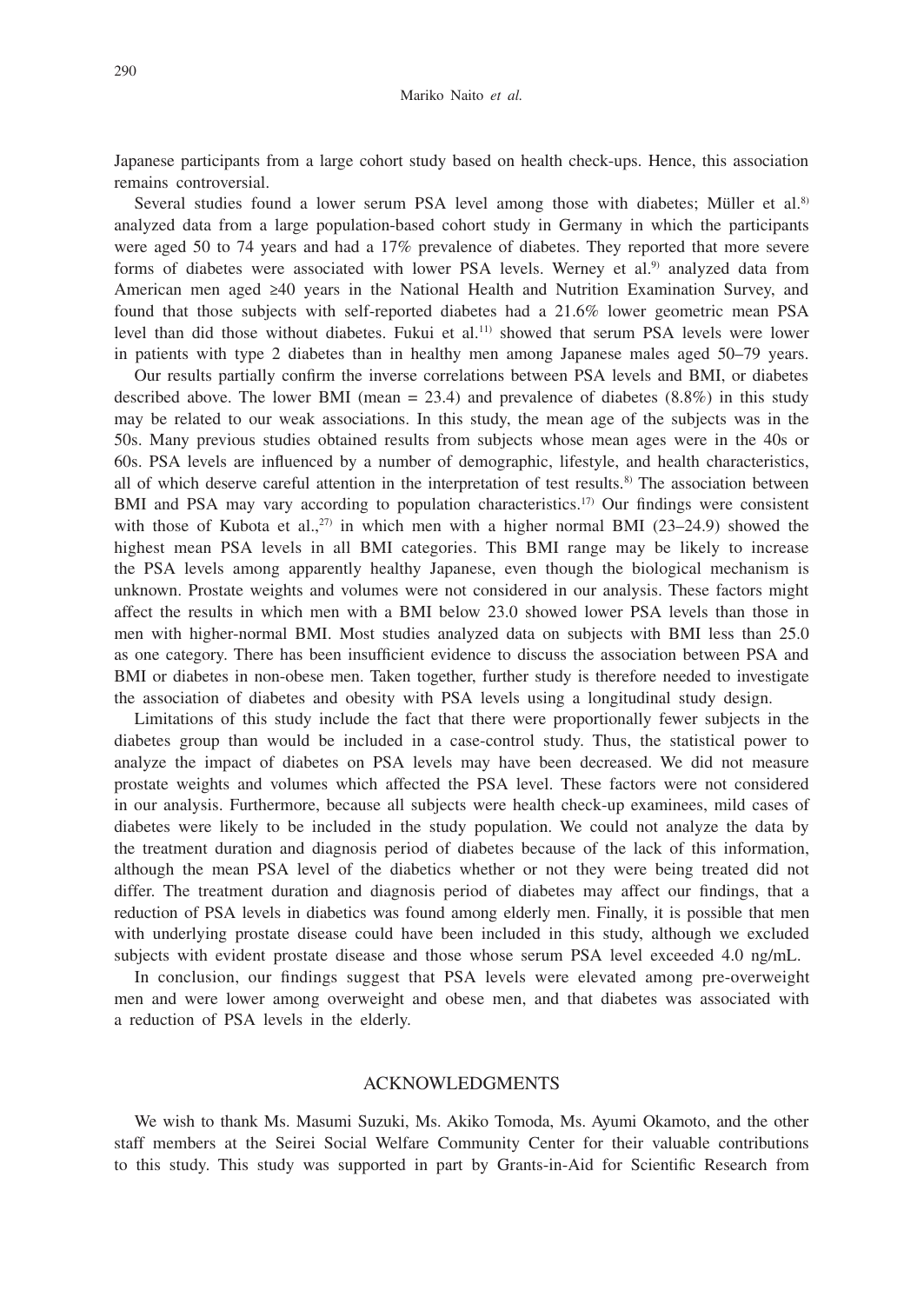the Ministry of Education, Culture, Sports, Science, and Technology of Japan (Nos. 17015018 and 22150001).

#### REFERENCES

- 1) Chia SE, Lau WK, Chin CM, Tan J, Ho SH, Lee J, Cheng C. Effect of ageing and body mass index on prostate-specific antigen levels among Chinese men in Singapore from a community-based study. *BJU Int*, 2009; 103: 1487–1491.
- 2) Atchison EA, Gridley G, Carreon JD, Leitzmann MF, McGlynn KA. Risk of cancer in a large cohort of U.S. veterans with diabetes. *Int J Cancer*, 2011; 128: 635–643.
- 3) Waters KM, Henderson BE, Stram DO, Wan P, Kolonel LN, Haiman CA. Association of diabetes with prostate cancer risk in the multiethnic cohort. *Am J Epidemiol*, 2009; 169: 937–945.
- 4) Kasper JS, Liu Y, Giovannucci E. Diabetes mellitus and risk of prostate cancer in the health professionals follow-up study. *Int J Cancer*, 2009; 124: 1398–1403.
- 5) Leitzmann MF, Ahn J, Albanes D, Hsing AW, Schatzkin A, Chang SC, Huang WY, Weiss JM, Danforth KN, Grubb RL, 3rd, Andriole GL. Diabetes mellitus and prostate cancer risk in the prostate, lung, colorectal, and ovarian cancer screening trial. *Cancer Causes Control*, 2008; 19: 1267–1276.
- 6) Kasper JS, Giovannucci E. A meta-analysis of diabetes mellitus and the risk of prostate cancer. *Cancer Epidemiol Biomarkers Prev*, 2006; 15: 2056–2062.
- 7) Turner EL, Lane JA, Donovan JL, Metcalfe C, Neal DE, Hamdy FC, Martin RM. Association of diabetes mellitus with prostate cancer: nested case-control study (Prostate testing for cancer and treatment study). *Int J Cancer*, 2011; 128: 440–446.
- 8) Müller H, Raum E, Rothenbacher D, Stegmaier C, Brenner H. Association of diabetes and body mass index with levels of prostate-specific antigen: implications for correction of prostate-specific antigen cutoff values? *Cancer Epidemiol Biomarkers Prev*, 2009; 18: 1350–1356.
- 9) Werny DM, Saraiya M, Gregg EW. Prostate-specific antigen values in diabetic and nondiabetic US men, 2001–2002. *Am J Epidemiol*, 2006; 164: 978–983.
- 10) Wallner LP, Morgenstern H, McGree ME, Jacobson DJ, Sauver JL, Jacobsen SJ, Sarma AV. The effects of type 2 diabetes and hypertension on changes in serum prostate specific antigen levels: results from the Olmsted County Study. *Urology*, 2011; 77: 137–141.
- 11) Fukui M, Tanaka M, Kadono M, Imai S, Hasegawa G, Yoshikawa T, Nakamura N. Serum prostate-specific antigen levels in men with type 2 diabetes. *Diabetes Care*, 2008; 31: 930–931.
- 12) Werny DM, Thompson T, Saraiya M, Freedman D, Kottiri BJ, German RR, Wener M. Obesity is negatively associated with prostate-specific antigen in US men, 2001–2004. *Cancer Epidemiol Biomarkers Prev*, 2007; 16: 70–76.
- 13) Chang IH, Ahn SH, Han JH, Kim TH, Kim YS, Myung SC. The clinical significance in healthy men of the association between obesity related plasma hemodilution and tumor marker concentration. *J Urol*, 2009; 181: 567–572.
- 14) Price MM, Hamilton RJ, Robertson CN, Butts MC, Freedland SJ. Body mass index, prostate-specific antigen, and digital rectal examination findings among participants in a prostate cancer screening clinic. *Urology*, 2008; 71: 787–791.
- 15) Ando R, Nagaya T, Hashimoto Y, Suzuki S, Itoh Y, Umemoto Y, Ikeda N, Tozawa K, Kohri K, Tokudome S. Inverse relationship between obesity and serum prostate-specific antigen level in healthy Japanese men: a hospital-based cross-sectional survey, 2004–2006. *Urology*, 2008; 72: 561–565.
- 16) Ochiai A, Fritsche HA, Babaian RJ. Influence of anthropometric measurements, age, and prostate volume on prostate-specific antigen levels in men with a low risk of prostate cancer. *Urology*, 2005; 66: 819–823.
- 17) Hutterer G, Perrotte P, Gallina A, Walz J, Jeldres C, Traumann M, Suardi N, Saad F, Bénard F, Valiquette L, McCormack M, Graefen M, Montorsi F, Karakiewicz PI. Body mass index does not predict prostatespecific antigen or percent free prostate-specific antigen in men undergoing prostate cancer screening. *Eur J Cancer*, 2007; 43: 1180–1187.
- 18) Thompson IM, Leach R, Troyer D, Pollock B, Naylor S, Higgins B. Relationship of body mass index and prostate specific antigen in a population-based study. *Urol Oncol*, 2004; 22: 127–131.
- 19) Kristal AR, Chi C, Tangen CM, Goodman PJ, Etzioni R, Thompson IM. Associations of demographic and lifestyle characteristics with prostate-specific antigen (PSA) concentration and rate of PSA increase. *Cancer*, 2006; 106: 320–328.
- 20) Pu YS, Chiang HS, Lin CC, Huang CY, Huang KH, Chen J. Changing trends of prostate cancer in Asia.